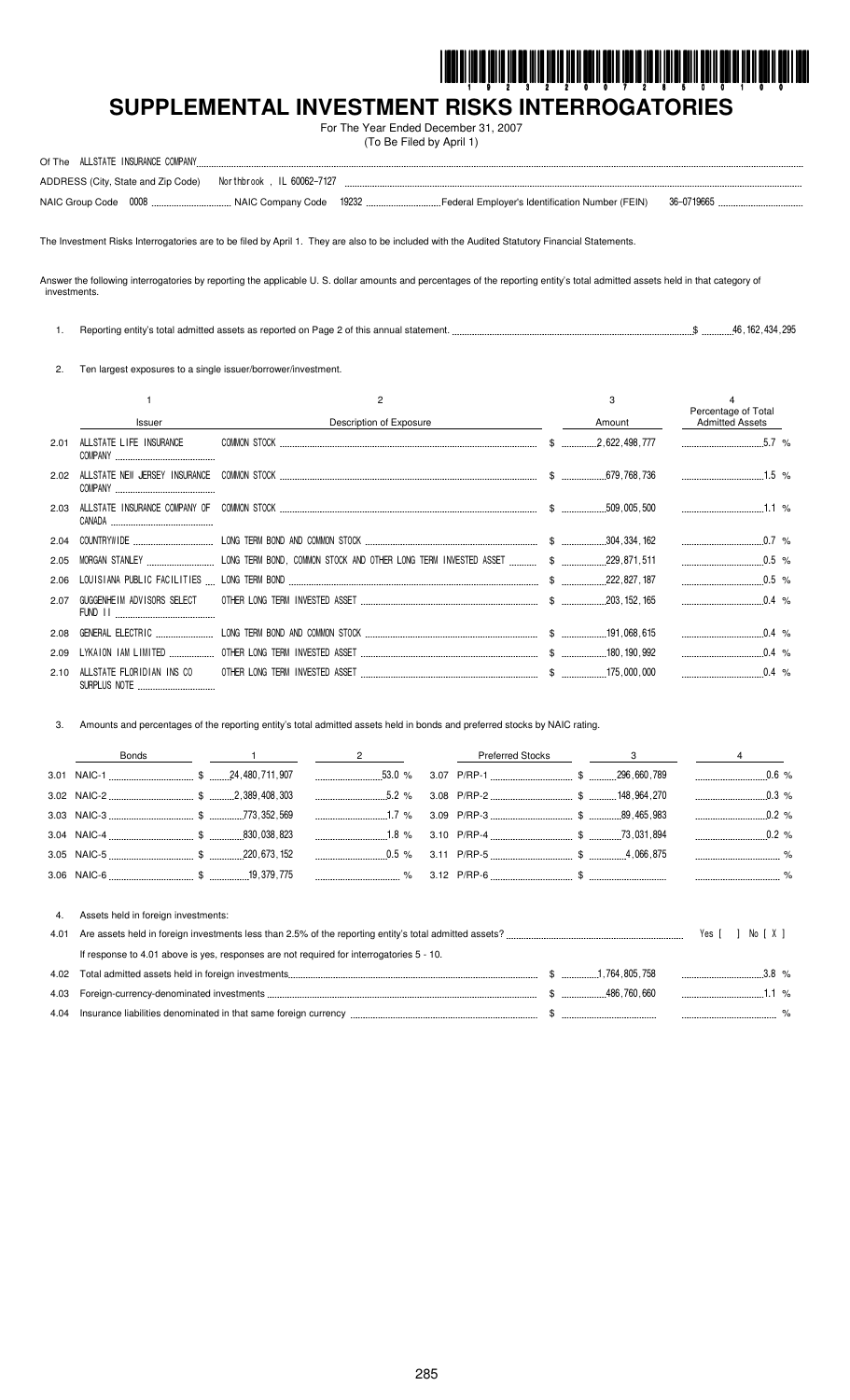5. Aggregate foreign investment exposure categorized by NAIC sovereign rating:

|      |                                                                                                                          |                                                                                                               | $\mathbf{1}$                                               | $2^{\circ}$                                          |
|------|--------------------------------------------------------------------------------------------------------------------------|---------------------------------------------------------------------------------------------------------------|------------------------------------------------------------|------------------------------------------------------|
| 5.01 |                                                                                                                          |                                                                                                               |                                                            | $\begin{array}{ccc}\n&3.6 &\% \\\hline\n\end{array}$ |
| 5.02 |                                                                                                                          |                                                                                                               |                                                            | 0.1 %                                                |
| 5.03 |                                                                                                                          |                                                                                                               |                                                            | $0.1\%$                                              |
| 6.   | Two largest foreign investment exposures in a single country, categorized by the country's NAIC sovereign rating:        |                                                                                                               |                                                            |                                                      |
|      |                                                                                                                          |                                                                                                               | $1 \qquad \qquad$                                          | $2 \left( \frac{1}{2} \right)$                       |
|      | Countries rated NAIC - 1:                                                                                                |                                                                                                               |                                                            |                                                      |
| 6.01 | Country:                                                                                                                 | 427, 245, 216, 247, 249, 216, 216, 217, 249, 216, 217, 249, 216, 217, 218, 218, 218, 218, 218, 218, 216, 217, |                                                            | $\sim$ 0.9 %                                         |
| 6.02 | Country:                                                                                                                 |                                                                                                               |                                                            | $0.3\%$                                              |
|      | Countries rated NAIC - 2:                                                                                                |                                                                                                               |                                                            |                                                      |
| 6.03 | Country:                                                                                                                 |                                                                                                               |                                                            | $\frac{1}{2}$ 0.1 %                                  |
| 6.04 | Country:                                                                                                                 |                                                                                                               |                                                            |                                                      |
|      | Countries rated NAIC - 3 or below:                                                                                       |                                                                                                               |                                                            |                                                      |
| 6.05 | Country:                                                                                                                 |                                                                                                               |                                                            |                                                      |
| 6.06 | Country:                                                                                                                 |                                                                                                               |                                                            |                                                      |
|      |                                                                                                                          |                                                                                                               | $\frac{1}{\sqrt{1-\frac{1}{2}}}\left(1-\frac{1}{2}\right)$ | $\overline{\mathbf{c}}$                              |
| 7.   |                                                                                                                          |                                                                                                               |                                                            | 1.1 %                                                |
|      |                                                                                                                          |                                                                                                               |                                                            |                                                      |
| 8.   | Aggregate unhedged foreign currency exposure categorized by NAIC sovereign rating:                                       |                                                                                                               |                                                            |                                                      |
|      |                                                                                                                          |                                                                                                               | $\frac{1}{1}$                                              | $\frac{2}{\sqrt{2}}$                                 |
| 8.01 |                                                                                                                          |                                                                                                               |                                                            | $1.0\%$                                              |
| 8.02 |                                                                                                                          |                                                                                                               |                                                            | $0.1 \%$                                             |
| 8.03 |                                                                                                                          |                                                                                                               |                                                            |                                                      |
| 9.   | Two largest unhedged foreign currency exposures to a single country, categorized by the country's NAIC sovereign rating: |                                                                                                               |                                                            |                                                      |
|      | Countries rated NAIC - 1:                                                                                                |                                                                                                               | $1$ and $1$                                                | $2 \left( \frac{1}{2} \right)$                       |
| 9.01 | Country:                                                                                                                 |                                                                                                               |                                                            | $0.2 \%$                                             |
| 9.02 | Country:                                                                                                                 |                                                                                                               |                                                            | $\ldots$ 0.2 %                                       |
|      | Countries rated NAIC - 2:                                                                                                |                                                                                                               |                                                            |                                                      |
| 9.03 | Country:                                                                                                                 |                                                                                                               |                                                            |                                                      |
| 9.04 | Country:                                                                                                                 |                                                                                                               |                                                            |                                                      |
|      | Countries rated NAIC - 3 or below:                                                                                       |                                                                                                               |                                                            |                                                      |
| 9.05 | Country:                                                                                                                 |                                                                                                               |                                                            |                                                      |
| 9.06 | Country:                                                                                                                 |                                                                                                               |                                                            |                                                      |
| 10.  | Ten largest non-sovereign (i.e. non-governmental) foreign issues:                                                        |                                                                                                               |                                                            |                                                      |
|      | 1                                                                                                                        | $\overline{c}$                                                                                                | 3                                                          | $\overline{4}$                                       |
|      | Issuer                                                                                                                   | NAIC Rating                                                                                                   |                                                            |                                                      |
|      |                                                                                                                          |                                                                                                               | \$ 65,000,000                                              |                                                      |
|      |                                                                                                                          |                                                                                                               |                                                            |                                                      |
|      |                                                                                                                          |                                                                                                               |                                                            | $\ldots$ 0.1 %                                       |
|      |                                                                                                                          |                                                                                                               |                                                            | $0.1 \%$                                             |
|      |                                                                                                                          |                                                                                                               |                                                            |                                                      |
|      |                                                                                                                          |                                                                                                               |                                                            |                                                      |

%

%

%

%

 $32,096,308$ 

 $.30,000,000$ 

...28, 132, 038

 $31,380,455$ 

\$ -

10.07 # \$ -

10.10 \$ -

# -

10.08 " # !
 %-

10.09 NORTHGATE PLC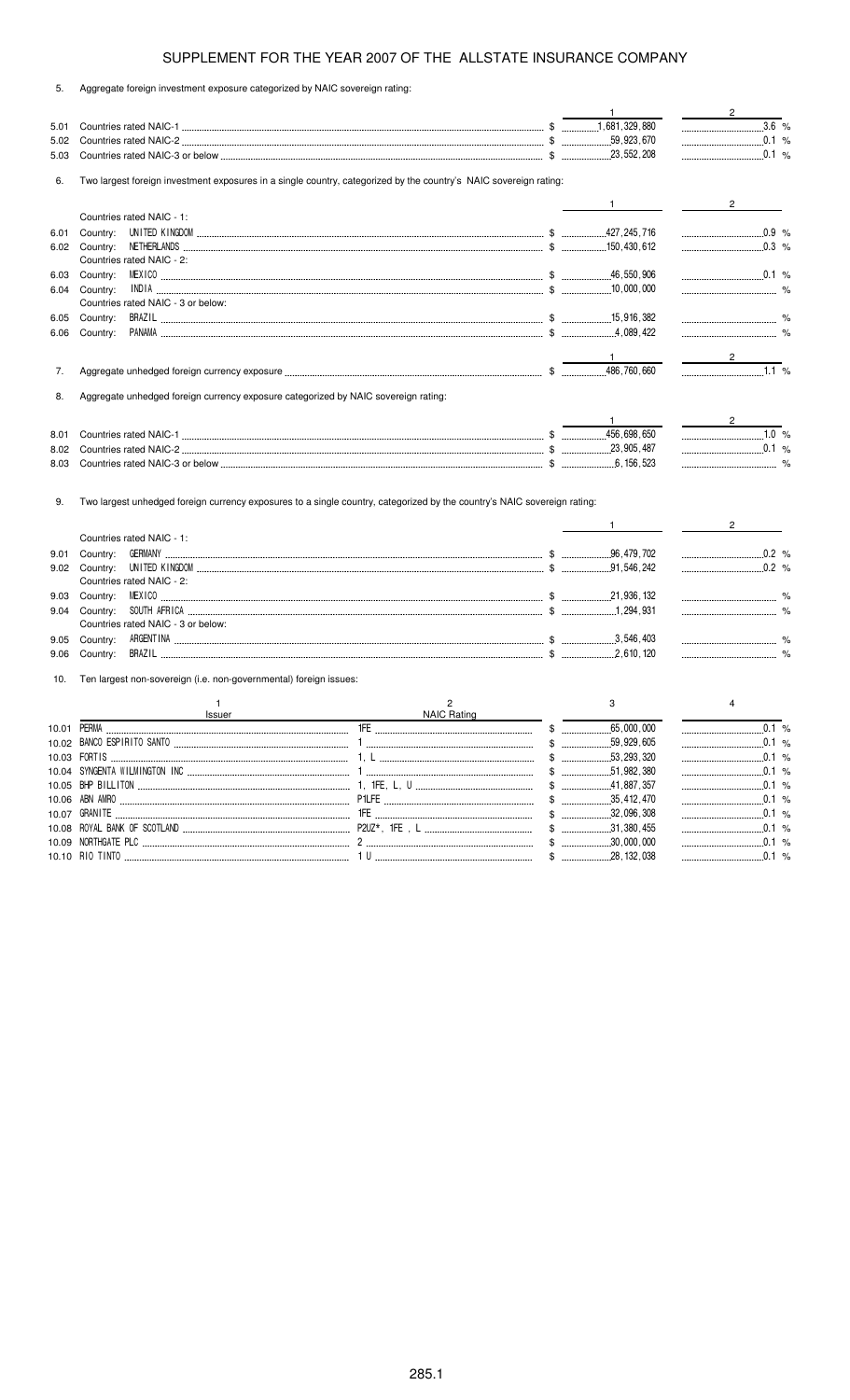| 11.   | Amounts and percentages of the reporting entity's total admitted assets held in Canadian investments and unhedged Canadian currency exposure:     |                |                  |  |
|-------|---------------------------------------------------------------------------------------------------------------------------------------------------|----------------|------------------|--|
| 11.01 |                                                                                                                                                   |                |                  |  |
|       | If response to 11.01 is yes, detail is not required for the remainder of interrogatory 11.                                                        |                | $\overline{2}$   |  |
| 11.02 |                                                                                                                                                   |                |                  |  |
| 11.03 |                                                                                                                                                   |                |                  |  |
| 11.04 |                                                                                                                                                   |                |                  |  |
| 11.05 |                                                                                                                                                   |                |                  |  |
| 12.   | Report aggregate amounts and percentages of the reporting entity's total admitted assets held in investments with contractual sales restrictions: |                |                  |  |
| 12.01 |                                                                                                                                                   |                | Yes [ X ] No [ ] |  |
|       | If response to 12.01 is yes, responses are not required for the remainder of Interrogatory 12.                                                    |                |                  |  |
|       | <u> 1989 - Johann Barn, fransk politik (d. 1989)</u>                                                                                              |                | $\sim$ 3         |  |
|       |                                                                                                                                                   |                |                  |  |
|       | Largest three investments with contractual sales restrictions:                                                                                    |                |                  |  |
| 12.03 |                                                                                                                                                   |                |                  |  |
| 12.04 |                                                                                                                                                   |                |                  |  |
| 12.05 |                                                                                                                                                   |                |                  |  |
| 13.   | Amounts and percentages of admitted assets held in the ten largest equity interests:                                                              |                |                  |  |
|       |                                                                                                                                                   |                | Yes [ ] No [ X ] |  |
|       | If responseto 13.01 above is yes, responses are not required for the remainder of Interrogatory 13.                                               |                |                  |  |
|       | Name of Issuer                                                                                                                                    | $\overline{2}$ | 3                |  |
|       |                                                                                                                                                   |                |                  |  |
|       |                                                                                                                                                   |                |                  |  |
|       |                                                                                                                                                   |                |                  |  |
|       |                                                                                                                                                   |                | $\ldots$ 0.4 %   |  |
|       |                                                                                                                                                   |                | $0.4$ %          |  |
|       |                                                                                                                                                   |                | $\ldots$ 0.3 %   |  |
|       |                                                                                                                                                   |                |                  |  |
| 13.09 |                                                                                                                                                   |                |                  |  |
|       |                                                                                                                                                   |                |                  |  |

13.11 \$ + \$ \$ \$ ,
 \$ % %# %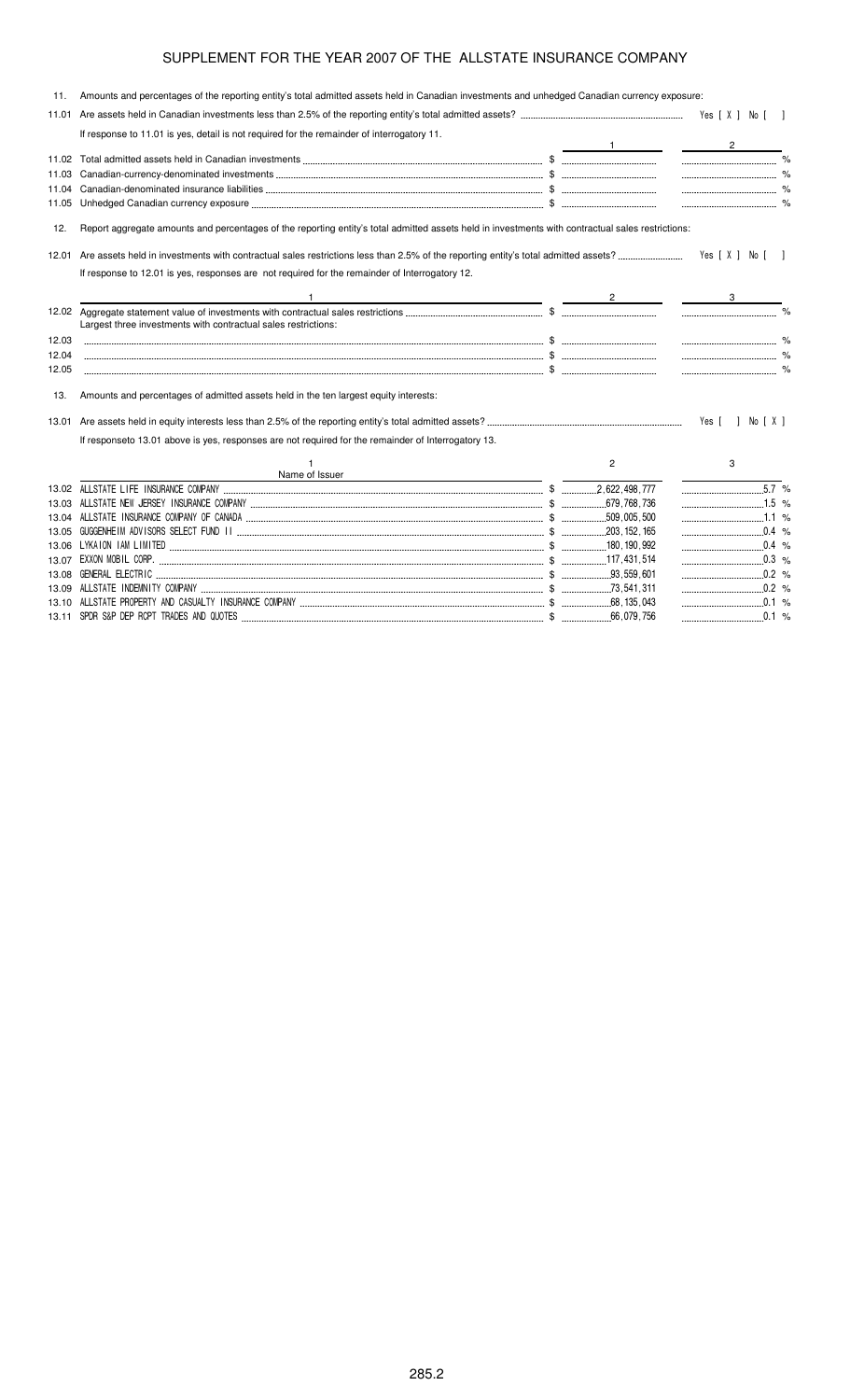| 14.            | Amounts and percentages of the reporting entity's total admitted assets held in nonaffiliated, privately placed equities: |                |                  |                |
|----------------|---------------------------------------------------------------------------------------------------------------------------|----------------|------------------|----------------|
| 14.01          |                                                                                                                           | Yes [ X ] No [ | $\blacksquare$   |                |
|                | If response to 14.01 above is yes, responses are not required for the remainder of Interrogatory 14.                      |                |                  |                |
|                |                                                                                                                           |                |                  |                |
|                | Largest three investments held in nonaffiliated, privately placed equities:                                               |                |                  |                |
| 14.03          |                                                                                                                           |                |                  |                |
| 14.04          |                                                                                                                           |                |                  |                |
| 14.05          |                                                                                                                           |                |                  |                |
| 15.            | Amounts and percentages of the reporting entity's total admitted assets held in general partnership interests:            |                |                  |                |
|                |                                                                                                                           |                | Yes [ X ] No [ ] |                |
|                | If response to 15.01 above is yes, responses are not required for the remainder of Interrogatory 15.                      | 2 $\qquad$     |                  |                |
|                | Largest three investments in general partnership interests:                                                               |                |                  |                |
| 15.03          |                                                                                                                           |                |                  |                |
| 15.04          |                                                                                                                           |                |                  |                |
| 15.05          |                                                                                                                           |                |                  |                |
| 16.            | Amounts and percentages of the reporting entity's total admitted assets held in mortgage loans:                           |                |                  |                |
|                |                                                                                                                           |                | Yes [ X ] No [   | $\blacksquare$ |
|                | If response to 16.01 above is yes, responses are not required for the remainder of Interrogatory 16 and Interrogatory 17. |                |                  |                |
|                |                                                                                                                           | 2              | 3                |                |
|                | Type (Residential, Commercial, Agricultural)                                                                              |                |                  |                |
| 16.02          |                                                                                                                           |                |                  |                |
| 16.03          |                                                                                                                           |                |                  |                |
| 16.04          |                                                                                                                           |                |                  |                |
| 16.05          |                                                                                                                           |                |                  |                |
| 16.06          |                                                                                                                           |                |                  |                |
| 16.07<br>16.08 |                                                                                                                           |                |                  |                |
| 16.09          |                                                                                                                           |                |                  |                |
|                |                                                                                                                           |                |                  |                |

16.10 \$ % 16.11 \$ %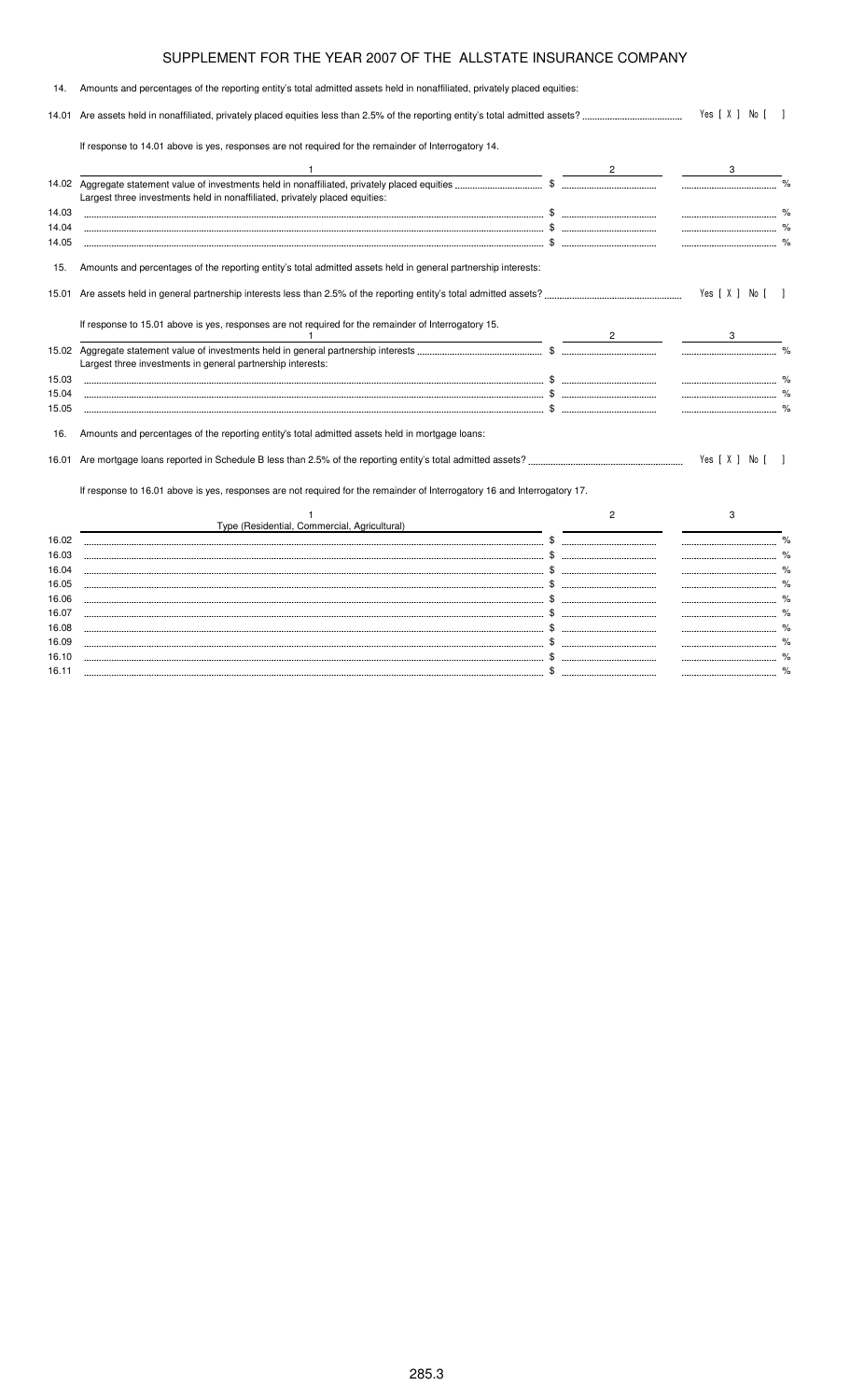Amount and percentage of the reporting entity's total admitted assets held in the following categories of mortgage loans:

|                         |               |              |                                                                                                                                                                                                                  |             |   |            |   |                |   | Loans        |                |               |
|-------------------------|---------------|--------------|------------------------------------------------------------------------------------------------------------------------------------------------------------------------------------------------------------------|-------------|---|------------|---|----------------|---|--------------|----------------|---------------|
|                         |               |              |                                                                                                                                                                                                                  |             |   |            |   |                |   |              |                |               |
| 16.13                   |               |              |                                                                                                                                                                                                                  |             |   |            |   |                |   |              |                |               |
| 16.14                   |               |              |                                                                                                                                                                                                                  |             |   |            |   |                |   |              |                |               |
| 16.15                   |               |              |                                                                                                                                                                                                                  |             |   |            |   |                |   |              |                |               |
| 16.16                   |               |              |                                                                                                                                                                                                                  |             |   |            |   |                |   |              | $\%$           |               |
| 17.                     |               |              | Aggregate mortgage loans having the following loan-to-value ratios as determined from the most current appraisal as of the annual statement date:                                                                |             |   |            |   |                |   |              |                |               |
|                         |               |              | Residential                                                                                                                                                                                                      |             |   | Commercial |   |                |   | Agricultural |                |               |
|                         | Loan to Value | $\mathbf{1}$ | $\overline{2}$                                                                                                                                                                                                   |             | 3 |            | 4 |                | 5 |              | 6              |               |
|                         |               |              |                                                                                                                                                                                                                  |             |   |            |   |                |   |              |                |               |
|                         |               |              |                                                                                                                                                                                                                  | \$          |   |            |   |                |   |              |                |               |
|                         |               |              |                                                                                                                                                                                                                  | $\%$<br>\$. |   |            |   |                |   |              |                |               |
|                         |               |              |                                                                                                                                                                                                                  |             |   |            |   |                |   |              |                |               |
|                         |               |              |                                                                                                                                                                                                                  |             |   |            |   |                |   |              |                |               |
| 18.01                   |               |              |                                                                                                                                                                                                                  |             |   |            |   |                |   |              | Yes [ X ] No [ |               |
|                         |               |              | If response to 18.01 above is yes, responses are not required for the remainder of Interrogatory 18.<br>Largest five investments in any one parcel or group of contiguous parcels of real estate.<br>Description |             |   |            |   |                |   |              |                |               |
|                         |               |              | $\overline{1}$                                                                                                                                                                                                   |             |   |            |   | $\overline{2}$ |   |              |                |               |
|                         |               |              |                                                                                                                                                                                                                  |             |   |            |   |                |   |              |                |               |
|                         |               |              |                                                                                                                                                                                                                  |             |   |            |   |                |   |              |                |               |
| 18.02<br>18.03<br>18.04 |               |              |                                                                                                                                                                                                                  |             |   |            |   |                |   |              |                |               |
| 18.05<br>18.06          |               |              |                                                                                                                                                                                                                  |             |   |            |   |                |   |              |                |               |
| 19.                     |               |              | Report aggregate amounts and percentages of the reporting entity's total admitted assets held in investments held in mezzanine real estate loans:                                                                |             |   |            |   |                |   |              |                |               |
|                         |               |              |                                                                                                                                                                                                                  |             |   |            |   |                |   |              | Yes [ X ] No [ |               |
|                         |               |              | If response to 19.01 is yes, responses are not required for the remainder of Interrogatory 19.                                                                                                                   |             |   |            |   |                |   |              |                |               |
|                         |               |              |                                                                                                                                                                                                                  |             |   |            |   |                |   |              |                |               |
|                         |               |              |                                                                                                                                                                                                                  |             |   |            |   |                |   |              |                |               |
|                         |               |              | Largest three investments held in mezzanine real estate loans:                                                                                                                                                   |             |   |            |   |                |   |              |                |               |
| 19.01<br>19.02<br>19.03 |               |              |                                                                                                                                                                                                                  |             |   |            |   |                |   |              |                | $\frac{1}{2}$ |
| 19.04<br>19.05          |               |              |                                                                                                                                                                                                                  |             |   |            |   |                |   |              |                | %             |